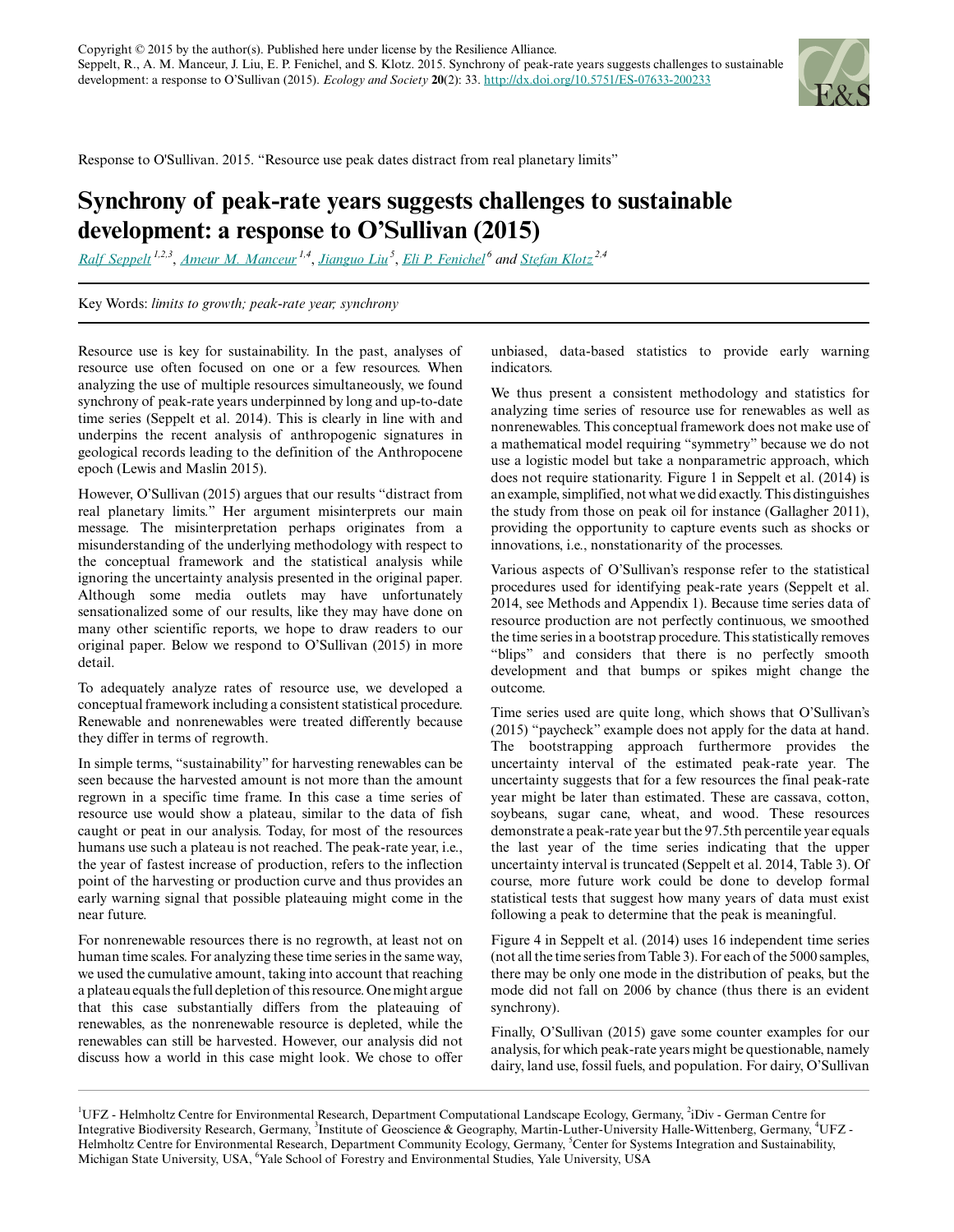(2015) misses the fact that this peak-rate year was estimated with a considerably large uncertainty from 1964 to 2004, which is due to the variability of the data. This uncertainty can be visualized in Figure 3 in Seppelt et al. (2014), designed specifically to summarize a vast amount of data along with uncertainty about inference.

For conversion to agricultural land we identified a peak-rate year in 1950 with an uncertainty interval 1920-1960. Conversion to cropland still continues, but with a slower pace. There is no selfcontradiction in these findings.

Surprisingly, peak-rate years were not identified for nonrenewable resources. Peak years of fossil fuels are still debated in recent literature (Bardi 2009, Gallagher 2011). Because a high proportion of today's agricultural production is based on fossil fuels, this fact provides evidence that reduced intensity, i.e., energy input, of agricultural production is not a cause for peak-rate years.

Maximum growth of human population was in 1989 with a comparable small interval of uncertainty. Of course human population is growing further, but demographic change occurred in most parts of the world, and plays out in global aggregate statistics. Growth is declining because of access to birth control, improved sanitary situation, reduced child mortality, woman in labor force, improved health care, and social security (Bongaarts 2009, Lutz and K.C. 2010).

Our database (published with the paper) is based on accessible data, mostly from the Food and Agriculture Organization of the United Nations (FAO 2013). This limits the analysis to official statistics and neglects subsistence farming, which is a major pillar of food security (Tscharntke et al. 2012). Opportunities exist for closing the "yield gap" (Mueller et al. 2012) for certain regions in the world (Václavík et al. 2013). In general, however, we confirm recent findings, which estimate a possible increase of yields by 45% to 70%. The increase, however, comes with enormous challenges on water availability, nutrient supply, and impacted ecosystem functions and biodiversity (Mueller et al. 2012). These feedbacks are not captured and were discussed (Seppelt et al. 2014).

Measuring sustainability requires a quantitative interdisciplinary approach that can formally describe and quantify scarcity rigorously and systematically. We took a step in this direction, and hope that future work will develop a more comprehensive framework that integrates physical and social measures and confront these with data (Liu et al. 2015).

O'Sullivan (2015) suggests that our paper distracts from real upcoming challenges. However, synchrony of resource use increases challenges to sustainability. Because resources are not consumed independently, options for substitution are limited. Although the paper can be read in the context on the ongoing planetary boundary debate (Steffen et al. 2015), and biophysical considerations provide evidence for limits to further growth of renewable resources, we discuss these issues cautiously in our paper for good reason. To truly assess scarcity, rigorous shadow price estimates are required, and methodology for doing that was only recently developed and remains in its infancy (Fenichel and Abbott 2014).

Developing solutions for future sustainable development thus requires careful consideration of options for innovation, changes of preferences, opportunities of substitutions, and the correlations amongst them. Our paper aimed at discussing these issues and not oversimplifying facts on possible planetary limits.

*Responses to this article can be read online at:* [http://www.ecologyandsociety.org/issues/responses.](http://www.ecologyandsociety.org/issues/responses.php/7633) [php/7633](http://www.ecologyandsociety.org/issues/responses.php/7633)

## **LITERATURE CITED**

Bardi, U. 2009. Peak oil: the four stages of a new idea. *Energy* 34 (3):323-326. [http://dx.doi.org/10.1016/j.energy.2008.08.015](http://dx.doi.org/10.1016%2Fj.energy.2008.08.015) 

Bongaarts, J. 2009. Human population growth and the demographic transition. *Philosophical Transactions of the Royal Society of London. Series B, Biological Sciences* 364 (1532):2985-2990. [http://dx.doi.org/10.1098/rstb.2009.0137](http://dx.doi.org/10.1098%2Frstb.2009.0137) 

Fenichel, E. P., and J. K. Abbott. 2014. Natural capital from metaphor to measurement. *Journal of the Association of Environmental and Resource Economists* 1:1-27. [http://dx.doi.](http://dx.doi.org/10.1086%2F676034) [org/10.1086/676034](http://dx.doi.org/10.1086%2F676034)

Food and Agriculture Organization of the United Nations (FAO). 2013. *FAOSTAT.* Food and Agriculture Organization of the United Nations, Statistics Division. [online] URL: [http://faostat3.](http://faostat3.fao.org/download/FB/CC/E) [fao.org/download/FB/CC/E](http://faostat3.fao.org/download/FB/CC/E)

Gallagher, B. 2011. Peak oil analyzed with a logistic function and idealized Hubbert curve. *Energy Policy* 39(2):790-802. [http://dx.](http://dx.doi.org/10.1016%2Fj.enpol.2010.10.053) [doi.org/10.1016/j.enpol.2010.10.053](http://dx.doi.org/10.1016%2Fj.enpol.2010.10.053) 

Lewis, S. L., and M. A. Maslin. 2015. Defining the Anthropocene. *Nature* 519(7542):171-180. [http://dx.doi.org/10.1038/nature14258](http://dx.doi.org/10.1038%2Fnature14258) 

Liu, J., H. Mooney, V. Hull, S. J. Davis, J. Gaskell, T. Hertel, J. Lubchenco, K. C. Seto, P. Gleick, C. Kremen, and S. Li. 2015. Systems integration for global sustainability. *Science* 347:1258832. [http://dx.doi.org/10.1126/science.1258832](http://dx.doi.org/10.1126%2Fscience.1258832) 

Lutz, W., and S. K.C. 2010. Dimensions of global population projections: what do we know about future population trends and structures? *Philosophical Transactions of the Royal Society of London. Series B, Biological Sciences* 365(1554):2779-2791. [http://](http://dx.doi.org/10.1098%2Frstb.2010.0133) [dx.doi.org/10.1098/rstb.2010.0133](http://dx.doi.org/10.1098%2Frstb.2010.0133)

Mueller, N. D., J. S. Gerber, M. Johnston, D. K. Ray, N. Ramankutty, and J. A. Foley. 2012. Closing yield gaps through nutrient and water management. *Nature* 490(7419):254-257. [http://dx.doi.org/10.1038/nature11420](http://dx.doi.org/10.1038%2Fnature11420)

O'Sullivan, J. 2015. Resource use peak dates distract from real planetary limits. *Ecology and Society* 20(2):32. [http://dx.doi.](http://dx.doi.org/10.5751/ES-07579-200232 ) [org/10.5751/ES-07579-200232](http://dx.doi.org/10.5751/ES-07579-200232 ) 

Seppelt, R., A. M. Manceur, J. Liu, E. P. Fenichel, and S. Klotz. 2014. Synchronized peak-rate years of global resources use. *Ecology and Society* 19(4): 50. [http://dx.doi.org/10.5751/](http://dx.doi.org/10.5751%2Fes-07039-190450) [es-07039-190450](http://dx.doi.org/10.5751%2Fes-07039-190450)